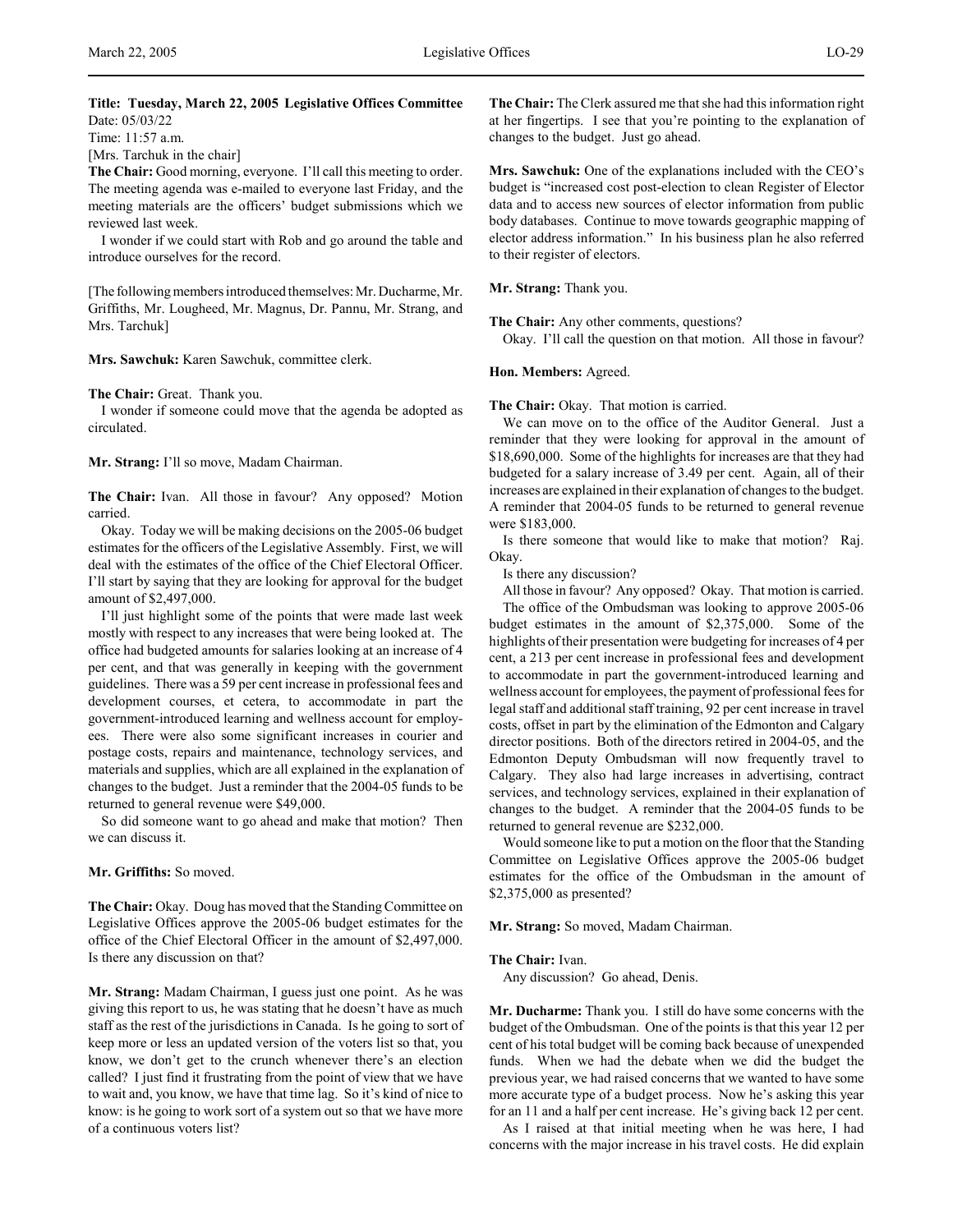to a certain amount that, yes, it's commuting people for training back to Calgary, but it is an increase of 92 per cent compared to the previous budget.

*12:05*

Also, in terms of advertising I felt that the answer to it was not quite clear in terms of being able to go out and sell the role of the Ombudsman. As most MLAs know, when people reach the point that they have to go visit the Ombudsman, basically they're getting that type of advice from the MLA after all their resources have been expended.

So with that in mind, I do have concerns in terms of going with the increase of 11 and a half per cent, the fact being that they're returning 12 per cent of last year's budget, now we're adding another 11 and a half per cent this year. That adds up to some big dollars in the overall budget when you look at it, and I'm just wondering if he needs that type of money to be dished out at this time.

**The Chair:** Did you want to make any suggestions?

**Mr. Ducharme:** My suggestion, say, at least to put it more in line with the other ones at a 5 per cent increase rather than 11 and a half per cent.

**Dr. Pannu:** Madam Chair, would someone help me recall the argument that he made for that scale of increase? What's causing this request to go up by 11 and a half per cent? What did he have to say about it?

**Mr. Ducharme:** If I recall correctly, most of it had to do in regard to travel costs for the training of individuals, that he'd be from Calgary commuting back to Edmonton. Also the fact that he had hired a Deputy Ombudsman rather than having seniors. Just basically, I would think, more of a change of name rather than position and would be extra travelling to Calgary.

The other fact was building up a higher profile. He had indicated that they had made up some new pamphlets, which was going to increase the budget this year, more or less informing Albertans of the role of the Ombudsman, which is something that he had commenced in the last year also. I know that he had visited many of our constituency offices and met with our constituency assistants and, I guess, was wanting to do that with the new members that came in.

But I think there are sufficient dollars in the budget. With the fact that there's 12 per cent being returned this year, asking 11 and a half per cent is still going to be giving him, basically, if we use up the dollars that have been returned and the increase, you're still looking at 17 per cent of his total budget.

**Dr. Pannu:** Thank you for the help that I sought on this. As he was trying to justify this increase and responding to our questions on that day, what was going through my head were the kinds of expectations we also set for him when he came up for the interview – you remember? – during the appointment process. One of the things that was attractive about him as a candidate, among several, was his vision of where he wants to take this office.

So part of the request for an increase that he's making I think is reflective of the commitments that we sought, and he was more than willing to give us, as to how he would undertake the responsibilities of the office and engage in activities that perhaps previous Ombudsmen hadn't. But whether or not carrying out those additional activities requires an 11 per cent increase against the backdrop that

he is returning close to 11 per cent from the last year's unspent budget does raise some questions about whether or not he's asking for too much.

**The Chair:** Actually, Raj, if you look at the fourth point in the explanation of changes to the budget, you're right; the office here is looking at a \$95,000 increase to raise the profile of the office.

**Dr. Pannu:** Right.

**The Chair:** Okay, are there any other comments?

We have a motion on the floor. Denis, you're suggesting that well, actually I'll let you suggest what you're thinking.

**Mr. Ducharme:** What I'm suggesting, Madam Chairman, is that the increase of 11 and a half per cent that the office of the Ombudsman is asking for be reduced to a 5 per cent increase for the budget year 2005-2006.

**The Chair:** Okay. If you can just give us a minute here, we'll come up with a figure of what it is we'd be looking at.

Ivan, would you consider that a friendly amendment to your motion?

**Mr. Strang:** Yes, I would.

**The Chair:** Okay. The new motion now can be read as Ivan moving that

the Standing Committee on Legislative Offices approve the 2005-06 budget estimates for the office of the Ombudsman in the amount of \$2,236,500 as revised.

Is there any discussion on that motion?

**Dr. Pannu:** What's the dollar amount by which the request is being shaved down?

**The Chair:** I'm sorry?

**Dr. Pannu:** The difference between what was asked and what this motion now puts before us.

**Mr. Ducharme:** A \$138,500 reduction.

**Mr. Flaherty:** Madam Chair, may I just ask. Was it \$2,236,500? Is that what you said?

**The Chair:** That's right.

**Mr. Flaherty:** Thank you.

**The Chair:** Any other comments, questions?

**Dr. Pannu:** I have just one concern, although I don't think it's strong enough for me to vote against the motion before us, Madam Chair. If I recall, the Ombudsman said that the caseload has increased quite considerably over the last couple of years. He has set certain standards with respect to the time within which cases must be dealt with. I hope that that part of his undertaking, you know, the times that he has given for cases to move from one state to the other, doesn't extend as a result. That would be my only concern, because 130-some thousand dollars is a fair amount. So that's the concern that it raises in my mind. I just wanted to put on record that we need to monitor that.